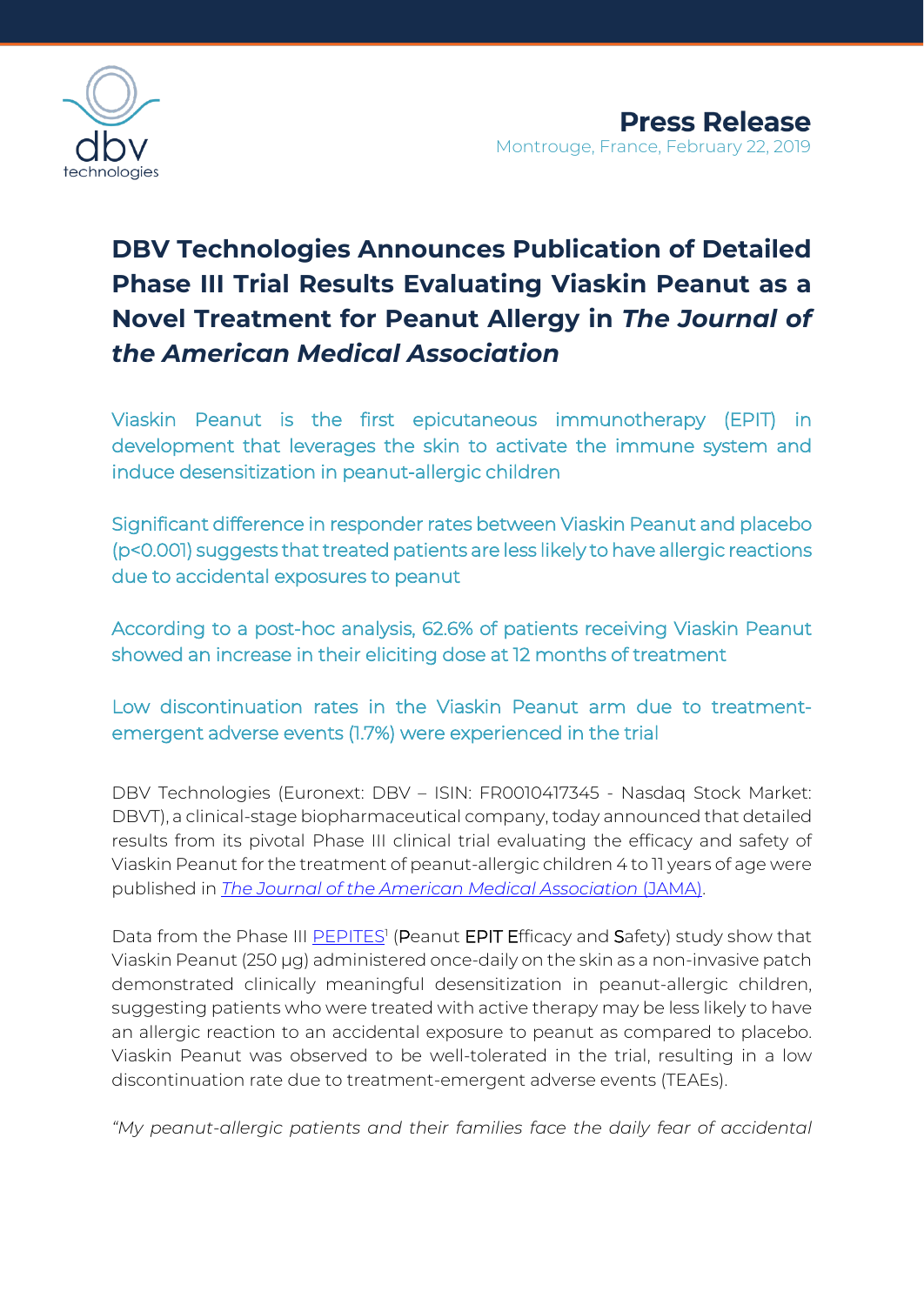

*peanut exposure resulting in a possible life-threatening reaction, and desperately seek a well-tolerated treatment that does not add even more restrictions to their everyday lives,"* said Dr. David Fleischer, Director, Allergy and Immunology Center and Associate Section Head, Children's Hospital Colorado, and lead author of the publication. *"The efficacy and safety data published in JAMA support Viaskin Peanut as a convenient and well-tolerated potential therapeutic option that may provide clinically meaningful benefit for these patients and families without imposing a major treatment burden."*

Viaskin Peanut is an investigational treatment that has been studied in over 775 patients worldwide as part of a global registrational program. The PEPITES trial is the largest randomized controlled efficacy and safety study ever completed using epicutaneous immunotherapy (EPIT) to treat peanut allergy, a potentially lifethreatening disease with no FDA-approved treatment options. The study randomized 356 children ages 4 to 11 years with a physician-diagnosed peanut allergy who had an eliciting dose (ED) of ≤300 mg peanut protein (about one peanut) during a double-blind, placebo-controlled food challenge (DBPCFC). During the 12-month trial, patients did not have required restrictions from physical activity while wearing Viaskin Peanut or during concomitant illness.

# PEPITES Efficacy Results

Data from the PEPITES trial demonstrates that after 12 months of treatment, a statistically significant greater proportion of patients treated with Viaskin Peanut had an increase in the amount of peanut protein required to elicit an allergic reaction during the food challenge compared with placebo (treatment difference = 21.7%; 95% CI = 12.4% - 29.8%; p<0.001):

- An increase in the cumulative reactive dose (CRD), a key secondary endpoint measuring threshold reactivity, was observed between Viaskin Peanut and placebo (nominal p-value<0.001).
- Exploratory analyses showed that changes in peanut-specific biomarkers, including immunoglobulin E (IgE) and immunoglobulin G4 (IgG4), support the immunomodulatory effect with Viaskin Peanut.
- In a post-hoc analysis, the majority of patients on Viaskin Peanut experienced an increased ED compared with the placebo group (62.6% in active vs. 28% in placebo) at 12 months.
- An additional post-hoc analysis showed that 53.1% of patients treated with Viaskin Peanut increased their baseline ED from ≤100 mg to ≥300 mg,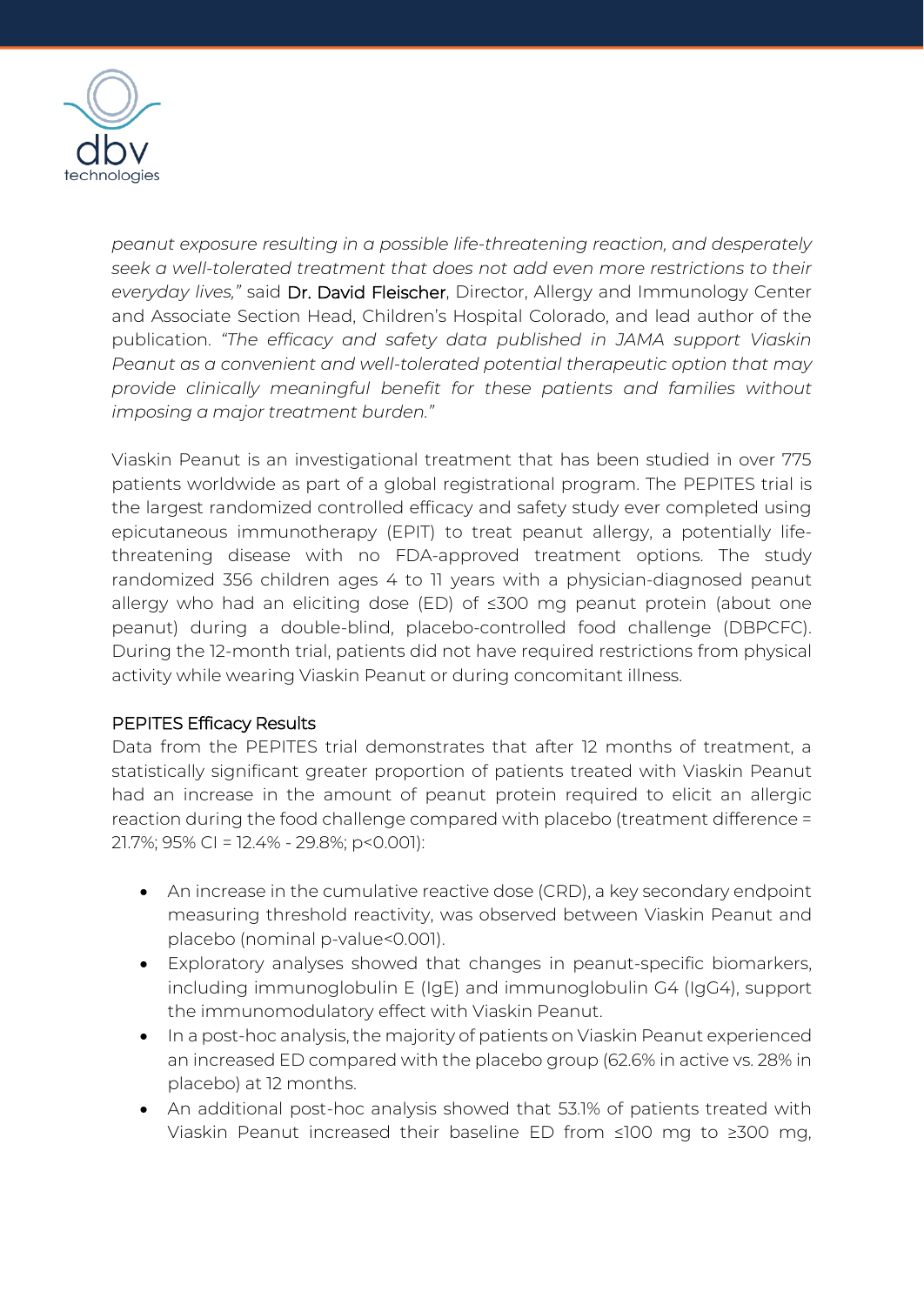

compared to 19% in the placebo group. Based on quantitative risk modeling, we believe this improvement in ED is predicted to reduce the risk of an allergic reaction due to accidental exposure by over 95%.

Although the difference in responder rates between patients receiving Viaskin Peanut versus placebo was statistically significant, the study did not meet a statistical component of its primary endpoint; the pre-specified 15% lower bound of the confidence interval between the treatment groups was not met, as the lower bound of the confidence interval was 12.4%.

#### PEPITES Safety and Tolerability Results

A favorable safety and tolerability profile was observed with Viaskin Peanut. Treatment adherence was high (98.5%), and similar discontinuation rates between treatment groups were reported, with 89.9% of patients completing the trial. There was a low discontinuation rate due to treatment-emergent adverse events (TEAEs) (1.7%), and the overall rate of TEAEs, regardless of relatedness to the treatment, was comparable between treatment and placebo groups, at 95.4% and 89.0%, respectively. The most commonly reported TEAEs were mild to moderate application-site reactions that decreased after Month 1 in both frequency and severity. No treatment-related gastrointestinal AEs were observed.

There were no cases of severe anaphylaxis in the trial. Serious AEs (SAEs) were balanced between the Viaskin Peanut and placebo group, at 4.2% vs. 5.1%, respectively. Four SAEs reported in three Viaskin Peanut patients (1.3%) were determined by the investigator as possibly or probably related to treatment. A low rate of treatment-related epinephrine use was reported (2.9% treatment group vs. 0.8% placebo group). Ten cases in eight Viaskin Peanut patients (3.4%) of possibly or probably treatment-related anaphylaxis occurred; all were classified as mild or moderate without evidence of cardiovascular, neurologic, or respiratory compromise. Six of these ten cases were treated with epinephrine, and five of the eight patients continued on Viaskin Peanut in the study.

*"I would like to thank all of the investigators, patients, caregivers and staff who contributed to this important trial. We are pleased to see PEPITES published by such a prestigious journal,"* said Dr. Hugh Sampson, Chief Scientific Officer and interim Chief Medical Officer of DBV Technologies and Kurt Hirschhorn Professor of Pediatrics at the Icahn School of Medicine at Mount Sinai. "*Viaskin Peanut is the first and only epicutaneous immunotherapy in development today for the treatment*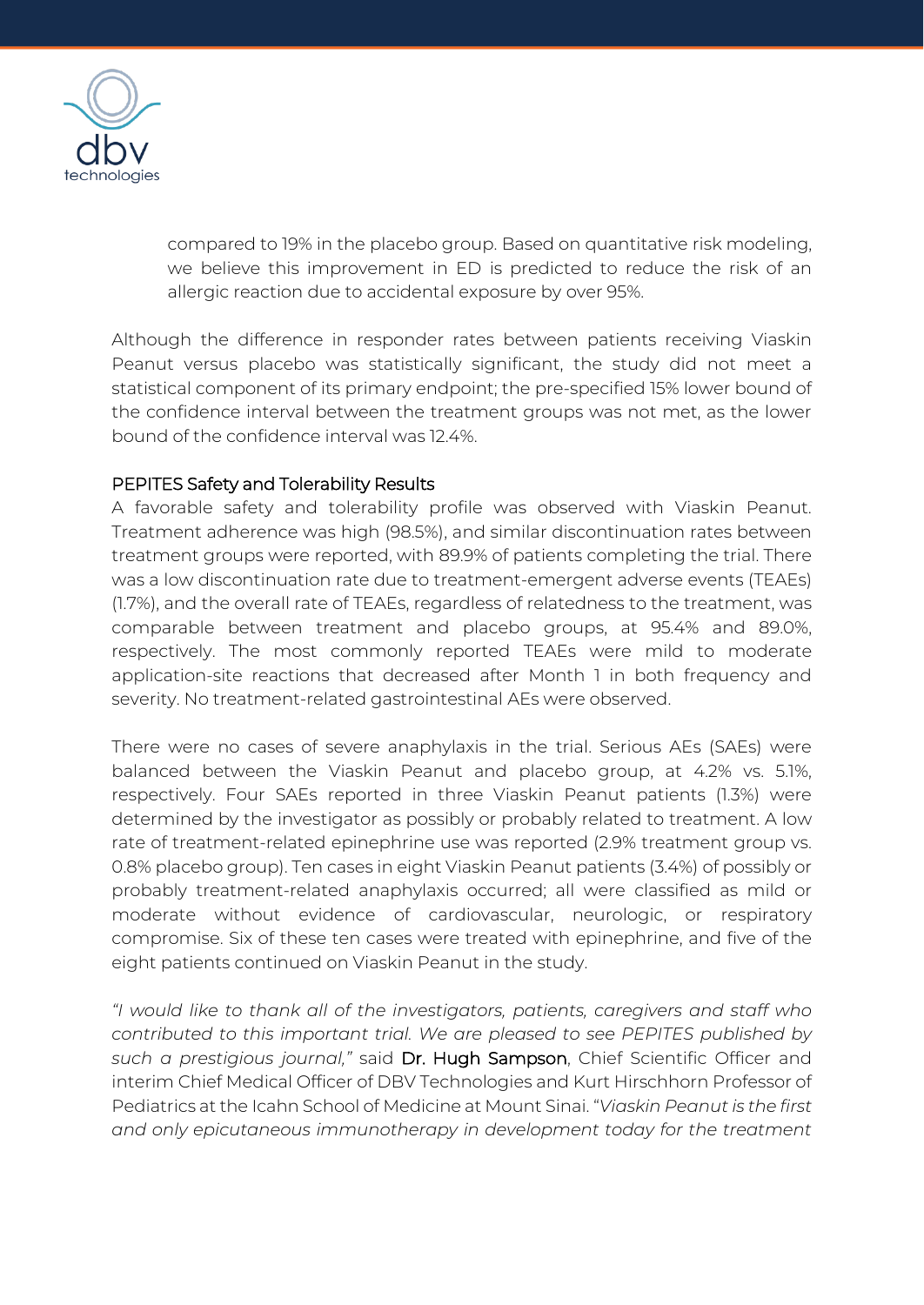

*of peanut allergy. It aims to rebalance the immune system of peanut-allergic patients by exposing them once daily to only about one-one thousandth of a peanut kernel via a non-invasive patch. We expect to submit an updated* Biologics License Application (*BLA) for Viaskin Peanut in the third quarter of 2019, potentially bringing us one step closer to providing an FDA-approved treatment for peanutallergic children and their families."*

*[Effect of Epicutaneous Immunotherapy vs. Placebo on Reaction to Peanut Protein](http://jamanetwork.com/journals/jama/fullarticle/10.1001/jama.2019.1113)  [Ingestion Among Children With Peanut Allergy](http://jamanetwork.com/journals/jama/fullarticle/10.1001/jama.2019.1113)* was published online on February 22, 2019. Data from this trial will also be highlighted at the American Academy of Allergy, Asthma & Immunology Annual (AAAAI) Meeting – Food Allergy: Advances in Prevention and Treatment, taking place February 22-25 in San Francisco.

### <span id="page-3-0"></span><sup>1</sup>About PEPITES

The Peanut EPIT Efficacy and Safety Study (PEPITES) was a global, double-blind, placebo-controlled Phase III trial designed to evaluate the safety and efficacy of Viaskin Peanut 250 μg in children ages 4 to 11 years. PEPITES was conducted in 31 centers across North America (Canada and the United States), Germany, Ireland and Australia.

Eligible patients were aged 4-11 years at screening with physician-diagnosed peanut allergy, currently following a strict peanut-free diet. Other key inclusion criteria were peanut-specific IgE >0.7 kUA/L, a peanut skin prick test with a largest wheal diameter ≥6 mm (children 4-5 years) or ≥8 mm (children ≥6 years) at screening, and an ED (the single highest dose at which a patient exhibited objective signs/symptoms of an immediate hypersensitivity reaction) of ≤300 mg peanut protein based on a DBPCFC.

PRACTALL, the joint American Academy of Allergy, Asthma & Immunology (AAAAI) and European Academy of Allergy and Clinical Immunology (EAACI) published food challenge methodology that defines strict, 30-minute intervals for peanut protein dosing, was used to evaluate sensitivity to peanut at baseline and exit. Challenges were stopped when patients exhibited clear, objective symptoms based on a prespecified symptom scoring scale. A Good Manufacturing Practice food challenge matrix was used for all peanut protein and placebo food challenges.

During PEPITES, patients' responses were assessed using DBPCFCs. Patients were randomized 2:1 to receive either Viaskin Peanut 250 μg or placebo for 12 months. The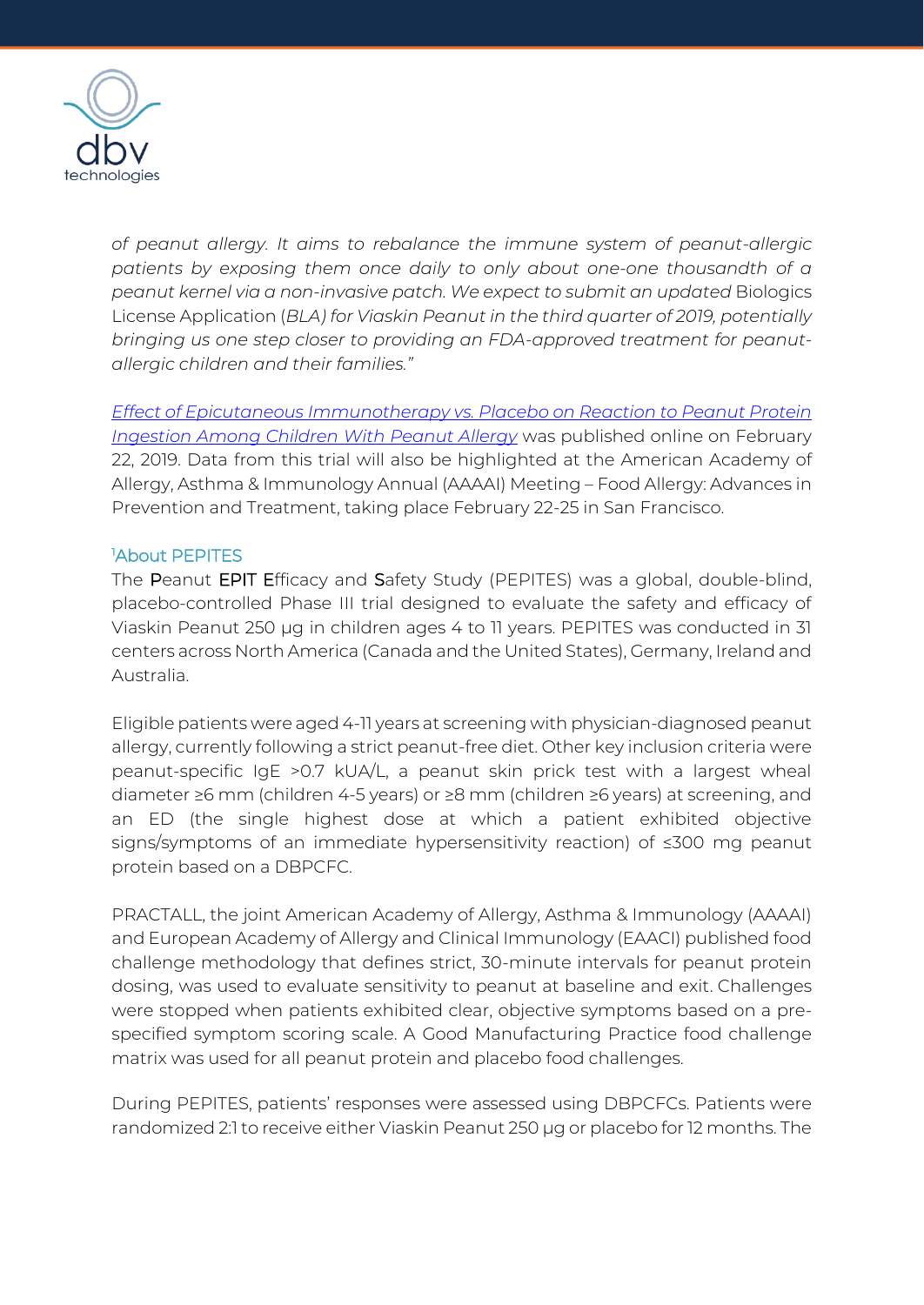

primary endpoint was based on a responder analysis after 12 months of treatment with Viaskin Peanut 250 µg. For patients with a baseline peanut protein ED equal to or less than 10 mg, a responder was defined as a patient with a peanut protein ED equal to or greater than 300 mg of peanut protein after 12 months of treatment. For patients with a baseline ED greater than 10 mg, a responder was defined as a patient with a peanut protein ED equal to or greater than 1,000 mg of peanut protein after 12 months of treatment. As a secondary efficacy endpoint, CRD was also evaluated in PEPITES to establish the total quantity of peanut protein that triggers patient reactions at Month 12 of active treatment versus placebo. Serological markers were also measured at baseline, 3, 6, and 12 months in order to characterize the immunological changes in patients.

During the study, investigators relied on the commonly used National Institute of Allergy and Infectious Diseases (NIAID) definition of anaphylaxis, which has been shown to be highly sensitive but only moderately specific in diagnosing anaphylaxis, in an attempt to capture as many potential reactions as possible.

Two hundred thirteen of the 238 patients randomized to the peanut-patch and 107 of the 118 patients randomized to the placebo-patch completed the study. After 12 months of therapy, patients treated with Viaskin Peanut showed a statistically significant improvement in the ED of peanut required to provoke an allergic reaction at food challenge compared with placebo. After 12 months of treatment, 35.3% of patients on Viaskin Peanut 250 μg were responders, compared to 13.6% of patients in the placebo group (treatment difference = 21.7%; 95% CI = 12.4% - 29.8%; p<0.001). An increase in the CRD was also observed between the treatment and placebo groups (nominal p-value<0.001) after 12 months. The median CRD of patients in the treatment group increased from 144 mg at baseline to 444 mg at Month 12, compared with no improvement in the placebo group.

There were no cases of severe anaphylaxis, and only four of 238 patients (1.7%) dropped out due to TEAEs.

An open-label, follow-up trial to PEPITES (PEOPLE) is ongoing, evaluating Viaskin Peanut 250 µg for up to 36 months.

#### About DBV Technologies

DBV Technologies is developing Viaskin®, a proprietary technology platform with broad potential applications in immunotherapy. Viaskin is based on epicutaneous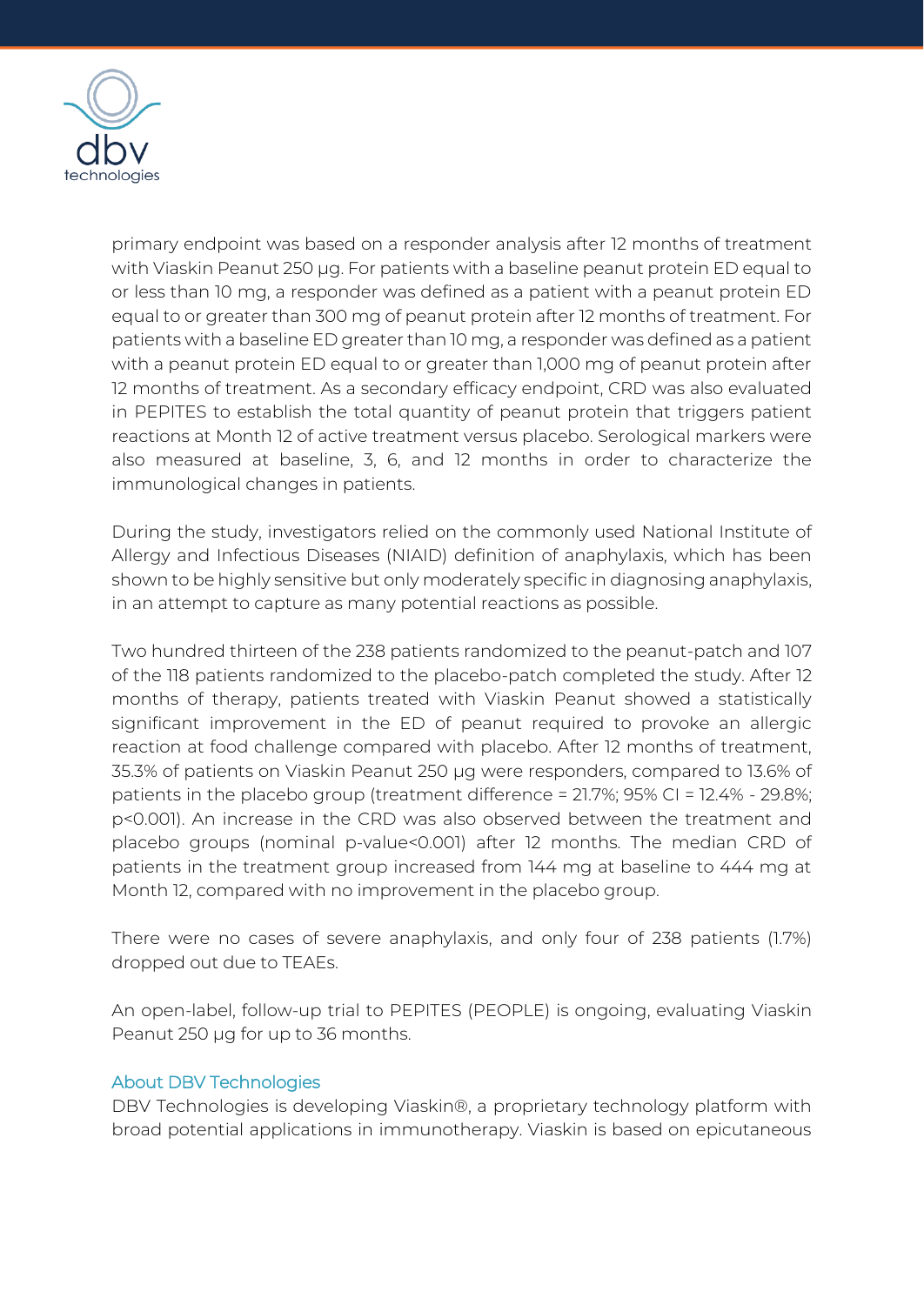

immunotherapy, or EPIT®, DBV's method of delivering biologically active compounds to the immune system through intact skin. With this new class of selfadministered and non-invasive product candidates, the Company is dedicated to safely transforming the care of food-allergic patients, for whom there are no approved treatments. DBV's food allergies programs include ongoing clinical trials of Viaskin Peanut and Viaskin Milk, and preclinical development of Viaskin Egg. DBV is also pursuing a human proof-of-concept clinical trial of Viaskin Milk for the treatment of Eosinophilic Esophagitis, and exploring potential applications of its platform in vaccines and other immune diseases. DBV Technologies has global headquarters in Montrouge, France and offices in Bagneux, France, Summit, NJ and New York, NY. The Company's ordinary shares are traded on segment B of Euronext Paris (Ticker: DBV, ISIN code: FR0010417345), part of the SBF120 index, and the Company's ADSs (each representing one-half of one ordinary share) are traded on the Nasdaq Global Select Market (Ticker: DBVT).

#### Forward Looking Statements

This press release may contain forward-looking statements and estimates, including statements regarding the potential of Viaskin Peanut as a treatment for peanut-allergic children and the Company's regulatory plans regarding Viaskin Peanut, particularly with respect to the Company's expectations regarding its plan to resubmit its BLA to the FDA. These forward-looking statements and estimates are not promises or guarantees and involve substantial risks and uncertainties. At this stage, the products of the Company have not been authorized for sale in any country. Among the factors that could cause actual results to differ materially from those described or projected herein include uncertainties related to the Company's ability to address the concerns raised by the FDA with respect to its BLA, as well as those associated generally with research and development, clinical trials and related regulatory reviews and approvals and the risk that historical clinical results in one patient population may not be predictive of future clinical trial results in different patient populations. A further list and description of these risks, uncertainties and other risks can be found in the Company's regulatory filings with the French Autorité des Marchés Financiers, the Company's Securities and Exchange Commission filings and reports, including in the Company's Annual Report on Form 20-F for the year ended December 31, 2017 and future filings and reports by the Company. Existing and prospective investors are cautioned not to place undue reliance on these forward-looking statements and estimates, which speak only as of the date hereof. Other than as required by applicable law, DBV Technologies undertakes no obligation to update or revise the information contained in this Press